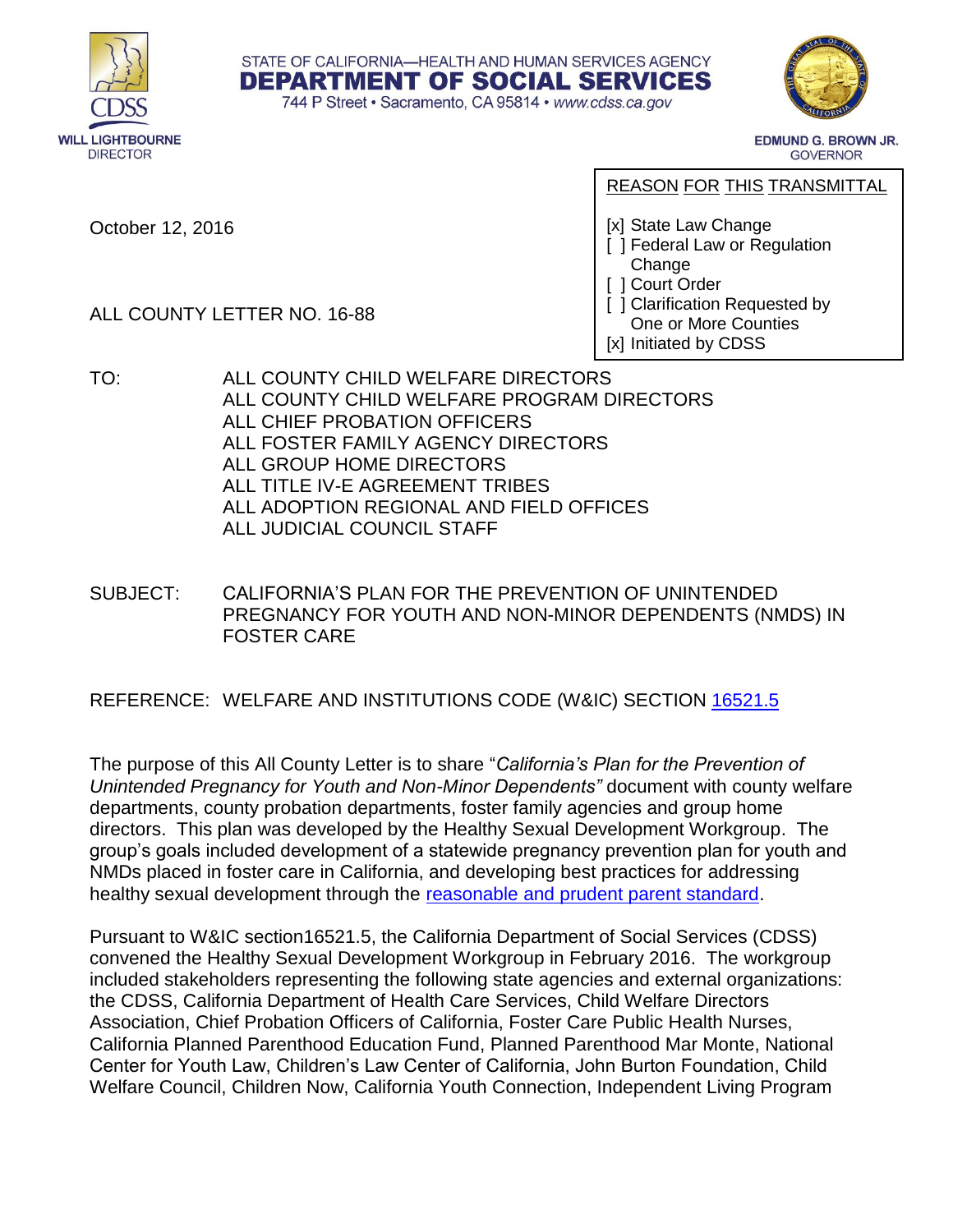All County Letter No. 16-88 Page Two

coordinators from various counties, administrators of multiple foster family agencies and group homes, foster parents and former foster youth.

### **Background**

l

Research has shown that teens in foster care are at an increased risk for unplanned pregnancy and sexually transmitted infections. According to the National Campaign to Prevent Teen and Unplanned Pregnancy, teen girls in foster care are two and a half times more likely than their peers not in foster care to get pregnant by age 19.<sup>1</sup> Approximately half of 21 year-old men exiting foster care reported they had gotten someone pregnant, compared to 19 percent of their same-aged peers who were not in the child welfare system.<sup>2</sup> This research suggests that a concerted effort is necessary to address the problem of unplanned pregnancy among California's male and female foster youth and NMDs.

# **California's Plan for the Prevention of Unintended Pregnancy for Youth and NMDs**

*California's Plan for the Prevention of Unintended Pregnancy for Youth and Non-Minor Dependents* (see Attachment A) is intended to provide all categories of foster caregivers, group home providers, county social workers, probation officers, and other relevant parties with suggested strategies that will assist parties to address, communicate, and act upon the sexual health needs of youth and NMDs. The plan also provides the required and recommended guidelines to describe the duties and responsibilities of foster care providers, county social workers and probation officers in delivering unintended pregnancy prevention services and information. The plan seeks to provide county agencies with a framework to develop and deliver pregnancy prevention curricula, policies, and education materials.

County agencies lacking policies and procedures in providing guidelines regarding the reproductive and sexual health of youth and NMDs are encouraged to develop or adopt the state's prevention plan. For county agencies that currently have said policies and procedures in place, these counties are instructed to include the guidelines developed in the state's prevention plan into their existing policies and procedures. County agencies are encouraged, whenever possible, to use culturally inclusive, trauma informed and evidenced based practices in all aspects of providing education and training surrounding pregnancy prevention, sexual health, and other intervention strategies.

<sup>&</sup>lt;sup>1</sup> Why it Matters: Teen Childbearing and Child Welfare. Washington, DC. The National Campaign to Prevent Teen and Unplanned Pregnancy.<https://thenationalcampaign.org/resource/why-it-matters-teen-childbearing-and-child-welfare>

<sup>&</sup>lt;sup>2</sup> Policy Brief: Preventing Pregnancy Among Youth in Foster Care. Washington, DC. The National Campaign to Prevent Teen and Unplanned Pregnancy[. www.thenationalcampaign.org](http://www.thenationalcampaign.org/)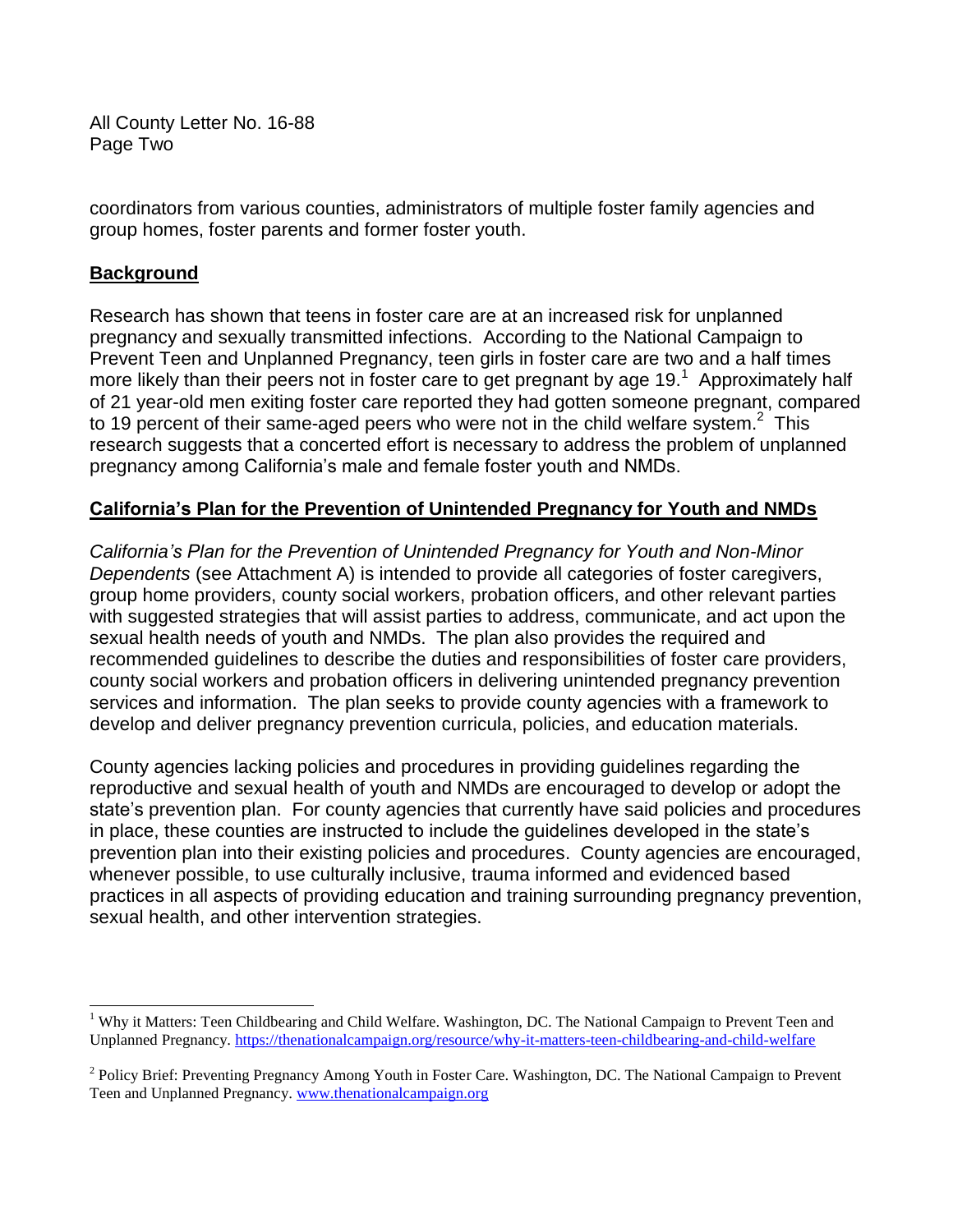All County Letter No. 16-88 Page Three

For questions regarding the content of this letter, please contact the Placement Services and Support Unit at (916) 657-1858 or via email at [SexualDevWorkgroup@dss.ca.gov.](mailto:SexualDevWorkgroup@dss.ca.gov)

Sincerely,

# *Original Document Signed By:*

GREGORY E. ROSE Deputy Director Children and Family Services Division

Attachment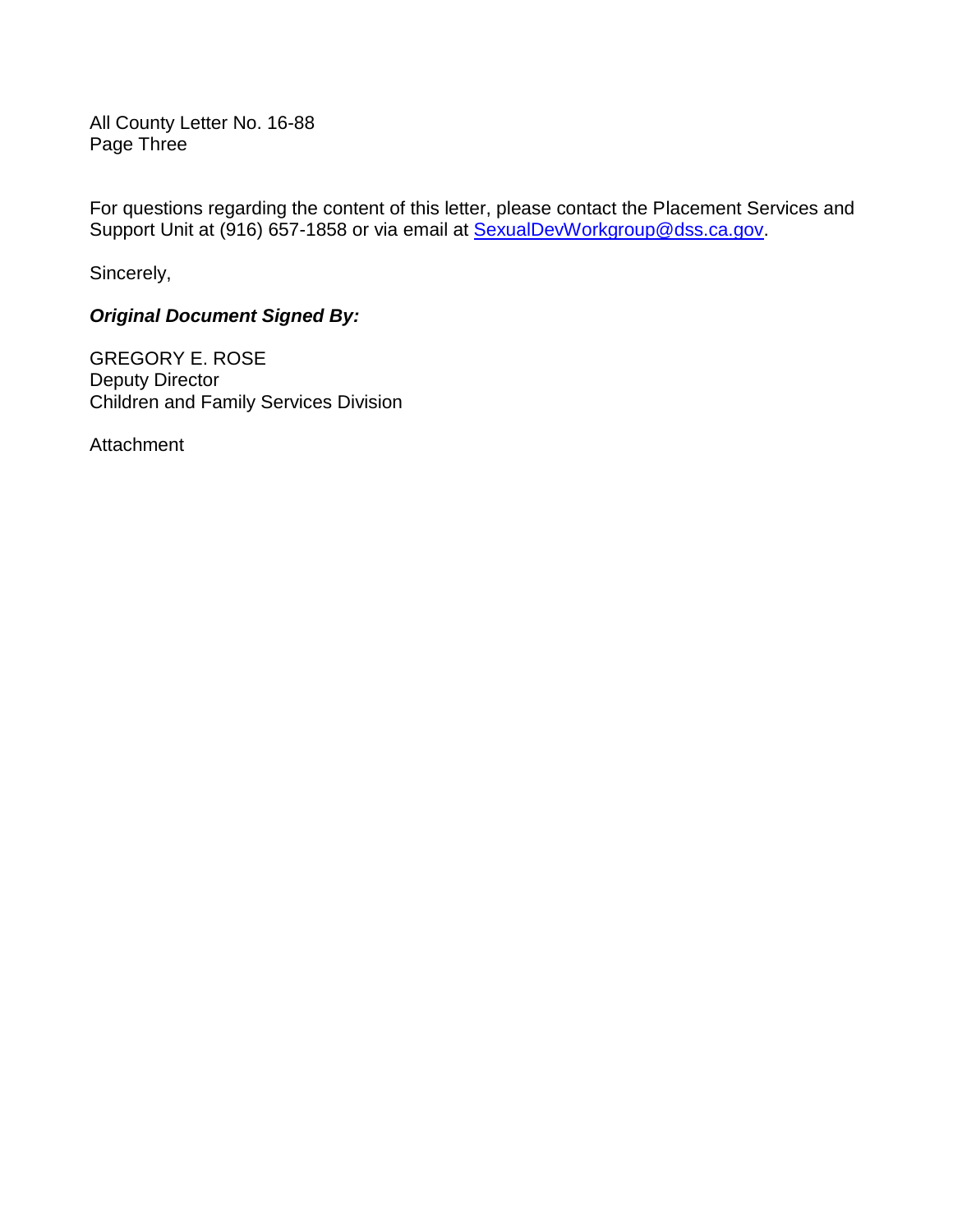$\overline{a}$ 

# California's Plan for the Prevention of Unintended Pregnancy for Youth and Non-Minor Dependents

The California Department of Social Services, in collaboration with valued stakeholders, developed this plan as authorized by Welfare and Institutions Code (W&IC) section 16521.5 to provide foster care providers, county social workers and probation officers with guidelines that describe the duties and responsibilities in delivering unintended pregnancy prevention services and information to youth and Non-Minor Dependents (NMD).

# **I. EFFECTIVE STRATEGIES AND PROGRAMS FOR YOUTH AND NMDS**

### *Required Strategies for All Youth and NMDs*

- A. County agencies shall use the reasonable and prudent parent standard to create normalcy and to support the healthy sexual development of youth and NMDs based on their individual needs.<sup>1</sup>
- B. County agencies shall provide access to age-appropriate, medically accurate information on reproductive and sexual health care, the prevention of unplanned pregnancies, which includes abstinence and contraception, and the prevention, diagnosis and treatment of Sexually Transmitted Infections (STIs).<sup>2</sup>
- C. County agencies shall inform youth, in an age-appropriate manner, of their rights to consent to the prevention or treatment of pregnancy, including contraception and abortion, at any age; and to consent to the prevention, diagnosis and treatment of STIs at age 12 or older.<sup>3</sup>

# *Recommended Strategies for All Youth and NMDs*

- D. County agencies should develop policies and procedures on confidentiality and how to protect the youth's and NMD's sensitive information surrounding their reproductive and sexual health care and treatment to ensure compliance with federal and state privacy law.<sup>4</sup>
- E. County agencies should educate youth and NMDs about the contrasts between healthy and unhealthy relationships.
- F. County agencies should provide youth and NMDs with information on Lesbian, Gay, Bisexual, Transgender and Questioning (LGBTQ) + wellness including Sexual Orientation Gender Identity and Expression (SOGIE) and reproductive and sexual health.
- G. County agencies should use culturally-inclusive, trauma-informed, strengths-based, and whenever possible, evidence-based practices and programs.

<sup>1</sup> See All County Letter (ACL) 16-31 for guidelines about the reasonable and prudent parent standard.

 $^2$  WIC sections 369, subdivision (h); 16001.9, subdivision (a)(27), 16501.1, subdivision (g)(4).

 $^3$  See footnote 2, and Family Code sections 6925 and 6926. The right to consent to abortion at any age was established by the California Supreme Court in *American Academy of Pediatrics v. Lungren* (1997) 16 Cal.4th 307.

<sup>&</sup>lt;sup>4</sup> See All County Letter (ACL) 16-32 for guidelines on how to properly document sensitive medical information for youth in foster care.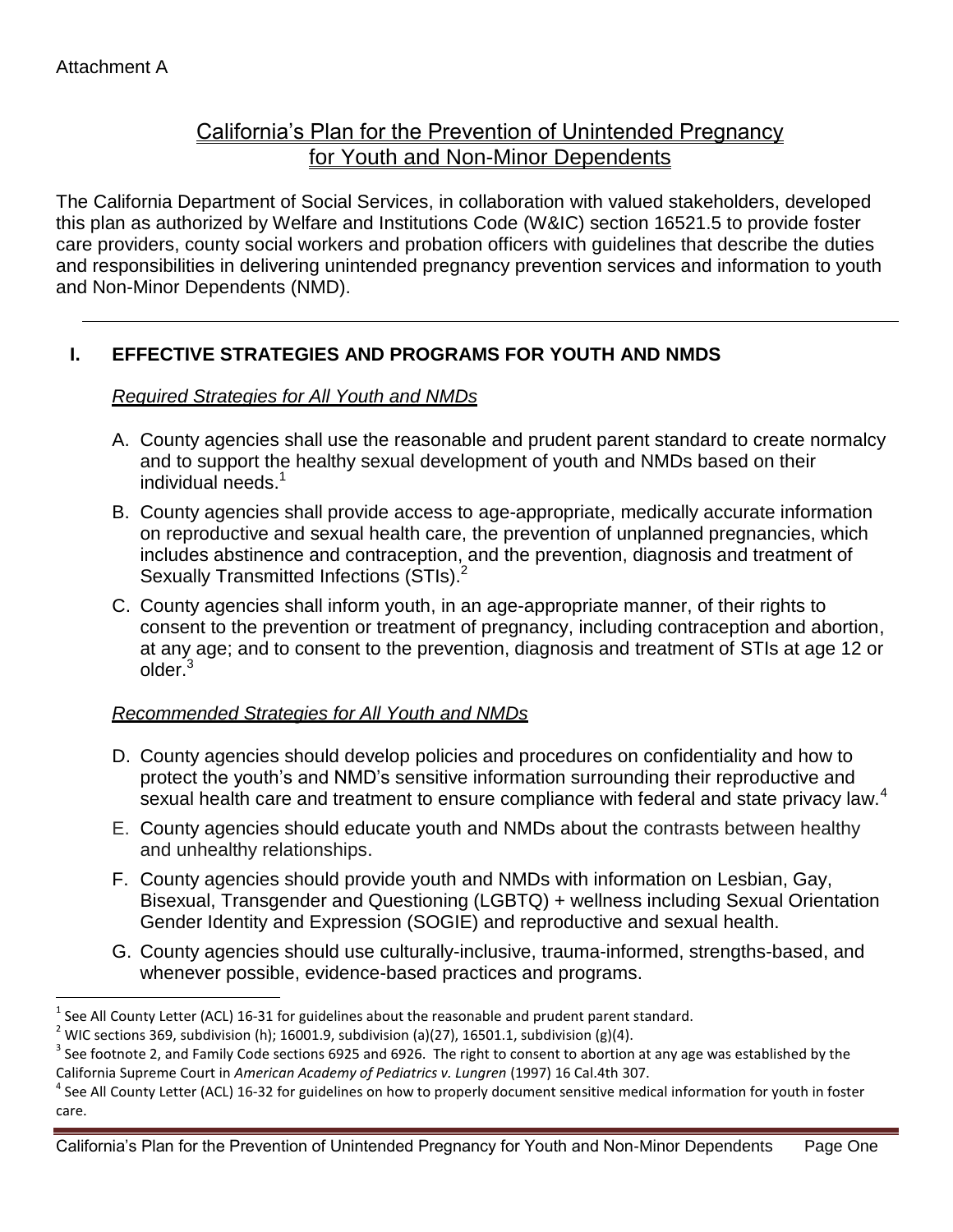H. County agencies should use existing local reproductive health care resources such as those offered through county public health, schools, community clinics, family planning clinics (including Title X clinics) and programs serving Commercially Sexually Exploited Children (CSEC).

### *Recommended Strategies for Preteen Youth*

- I. County agencies should ensure that preteen youth receive age-appropriate education about healthy relationships, healthy sexual development, positive gender identity, body image and safety.
- J. County agencies should ensure that preteen youth receive age-appropriate, medically accurate, education on puberty, reproductive health and sexual development before puberty.<sup>5</sup>

### *Recommended Strategies for Youth 12-Years-Old and Older and NMDs*

- K. County agencies should incorporate a reproductive and sexual health education component into the Independent Living Program curricula.
- L. County agencies should prepare youth and NMDs for their medical visits by providing them with a list of frequently asked questions to ask their doctor, encourage them to write specific questions of their own and prepare them for questions that may be asked of them.

# **II. ROLE OF FOSTER CARE AND GROUP HOME PROVIDERS**

### *Required Duties and Responsibilities*

- A. Providers shall incorporate the reasonable and prudent parent standard to create normalcy for the youth and NMD.<sup>6</sup>
- B. Providers shall respect the private storage space and personal belongings of the youth and NMD as it relates to their reproductive and sexual health care.<sup>7</sup>
- C. Providers shall facilitate access and transportation to reproductive and sexual health related services unless otherwise arranged.<sup>8</sup>
- D. Providers shall notify the case management worker (county social worker or probation officer) of any barriers the youth or NMD experiences in accessing reproductive and sexual health care services or treatments.<sup>9</sup>

 $\overline{\phantom{a}}$ 

<sup>&</sup>lt;sup>5</sup> Research suggests the effects of childhood trauma may cause early development of puberty. For more information, visit <http://www.nctsn.org/resources/audiences/parents-caregivers/understanding-child-traumatic-stress>

 $<sup>6</sup>$  Please review <u>ACL 16-31</u> for information about the reasonable and prudent parent standard.</sup>

<sup>&</sup>lt;sup>7</sup> W&IC section 16001.9, subdivision (a)(18), (youth have the right to storage space for private use).

 $^8$  W&IC section 16001.9, subdivision (a)(4), California Code of Regulations, Title 22 sections 80075, subdivision (a) and section 89374, subdivision (c)(1).

 $^9$  W&IC section 16521.5, subdivision (b).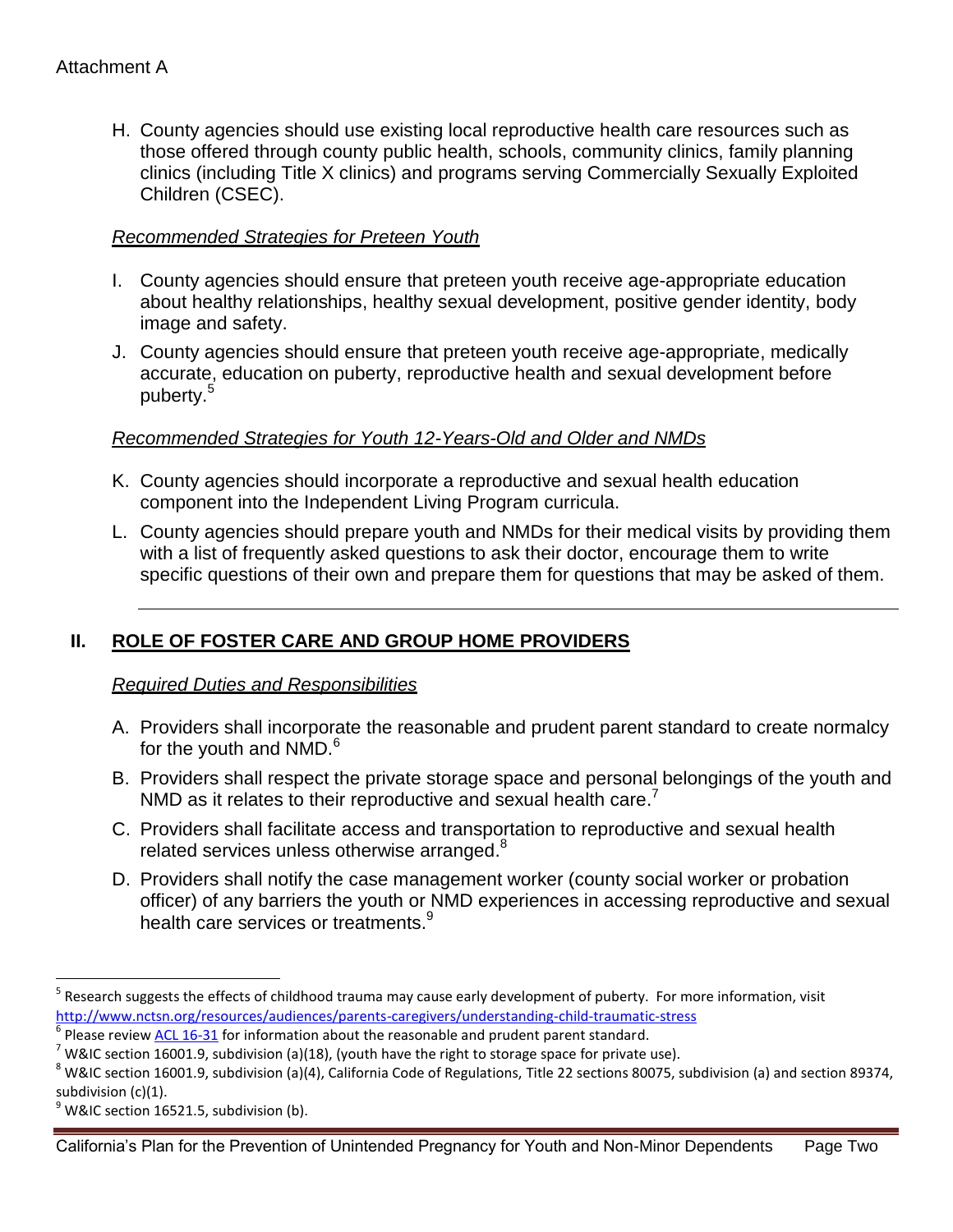- E. Providers, in consultation with the case management worker (county social worker or probation officer), shall ensure that youth and NMDs who remain in long-term foster care receive age-appropriate, medically accurate, culturally sensitive pregnancy prevention information.  $10$
- F. Providers shall ensure that youth and NMDs receive an annual medical exam as required by the new "Child Health and Disability Prevention Program Bright Futures Periodicity Schedule for Health Assessments by Age Groups" schedule.<sup>11</sup>

#### *Recommended Duties and Responsibilities*

- G. Providers should cultivate an open, honest and supportive environment where youth and NMDs feel comfortable to talk about sensitive issues such as sex, abstinence, abortion, contraceptive use, STIs, reproductive and sexual health and SOGIE.
- H. Providers should support the healthy sexual development of youth and NMDs and shall not impose their personal biases, judgments and/or religious beliefs.
- I. Providers should strive to use everyday situations as teachable moments to begin discussions with the youth and NMD (for example, watching TV shows, reading articles or talking about real-life situations such as a friend's pregnancy).

# **III. ROLE OF THE CASE MANAGEMENT WORKER (COUNTY SOCIAL WORKER OR PROBATION OFFICER)**

### *Required Duties and Responsibilities*

- A. The case management worker (social worker or probation officer) shall provide youth and NMDs with a copy of the [Foster Youth Rights](http://leginfo.legislature.ca.gov/faces/codes_displaySection.xhtml?lawCode=WIC§ionNum=16001.9.) upon entry into foster care and at least once every six months at the time of scheduled contact.<sup>12</sup>
- B. The case management worker (social worker or probation officer) shall provide youth and NMDs with access to age-appropriate, medically accurate information about reproductive and sexual health care, unplanned pregnancy prevention, abstinence, use of birth control, abortion and the prevention and treatment of STIs.<sup>13</sup>
- C. The case management worker (social worker or probation officer) shall inform youth, in an age appropriate manner, of their rights to consent at any age to pregnancy-related care, including contraception, abortion, and prenatal care. The case management worker (social worker or probation officer) shall inform youth of their right to consent at age 12 or older to the prevention, diagnosis and treatment of STIs.<sup>14</sup>

 $\overline{\phantom{a}}$ 

 $^{10}$  W&IC section 16521.5, subdivision (a).

<sup>&</sup>lt;sup>11</sup> For information about the new periodicity schedule for Medi-Cal recipients, please see: [http://files.medi](http://files.medi-cal.ca.gov/pubsdoco/newsroom/newsroom_24872.asp)[cal.ca.gov/pubsdoco/newsroom/newsroom\\_24872.asp .](http://files.medi-cal.ca.gov/pubsdoco/newsroom/newsroom_24872.asp)

W&IC section 16501.1, subdivision  $(g)(4)$ .

 $13$  W&IC sections 16001.9, subdivision (a)(27) and section 369, subdivision (h) authorizes the social worker to provide access to this information prior to age 12, even though the age for minor consent for STI treatment is age 12.

<sup>&</sup>lt;sup>14</sup> See footnote 3, above. NMDs have the medical consent rights of other adults, per W&IC section 303, subdivision (d).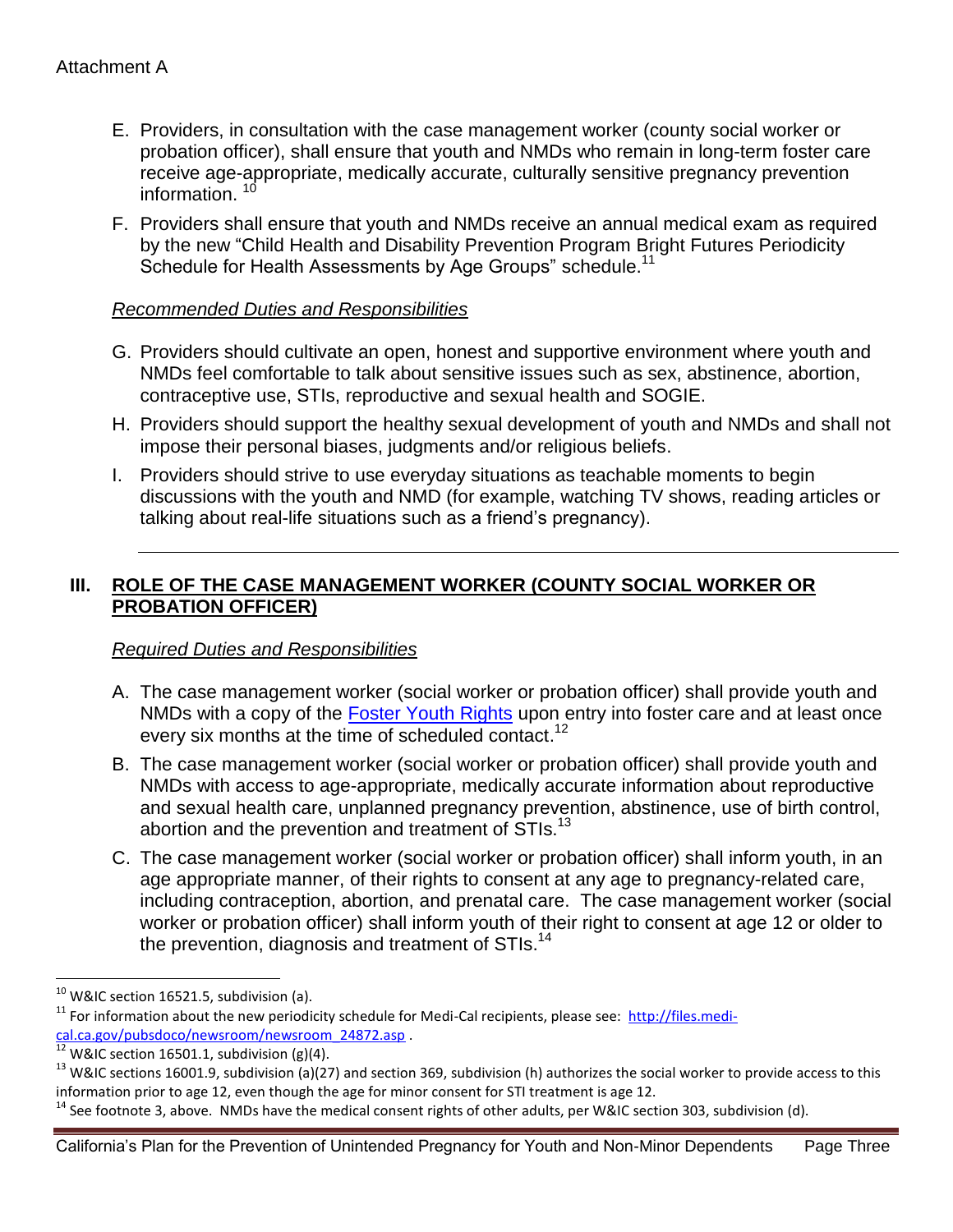- D. The case management worker (social worker or probation officer) shall inform youth and NMDs about their confidentiality rights regarding medical services<sup>15</sup> and seek the youth's and NMD's written consent prior to any disclosure of their sexual or reproductive health information. The case management worker (social worker or probation officer) shall inform youth and NMDs of their right to withhold consent to such disclosure(s).
- E. The case management worker (social worker or probation officer) shall ensure youth are up-to-date on their annual medical appointments.
- F. The case management worker (social worker or probation officer), in collaboration with the foster care provider, shall ask the youth and NMD if they are facing any barriers in accessing reproductive and sexual health care services or treatment, and shall ensure any barriers are addressed in a timely manner.
- G. The case management worker (social worker or probation officer) shall not impose their personal biases and/or religious beliefs upon the youth and NMD.

### *Recommended Duties and Responsibilities*

- H. The case management worker (social worker or probation officer) should have open conversations with foster youth younger than age 12 about puberty and sexual and reproductive health topics at a developmentally and emotionally appropriate level.
- I. The case management worker (social worker or probation officer) should include reproductive health education as a Case Management Service objective for youth 12 years-old and older at a developmentally and emotionally appropriate level.
- J. The case management worker (social worker or probation officer) should document the youth's and NMD's reproductive and sexual health care and services in a sensitive manner to ensure their privacy and compliance with federal and state confidentiality laws.<sup>16</sup>
- K. The case management worker (social worker or probation officer) should provide youth and NMDs with information about how to make doctor appointments, a list of medical provider options and the youth's medical insurance information.

# **IV. HOW TO INVOLVE FOSTER YOUTH AND NMDS**

### *Recommended Strategies*

l

A. The youth and NMD should be asked what concerns they have regarding their reproductive and sexual health. These conversations should be initiated by the case management worker (social worker or probation officer), caregiver, foster care public health nurse, group home staff and Court Appointed Special Advocate (CASA).

California's Plan for the Prevention of Unintended Pregnancy for Youth and Non-Minor Dependents Page Four

<sup>&</sup>lt;sup>15</sup> If the foster youth has the right to personally consent to medical services, such services are confidential between the provider and foster youth to the extent required by the Health Insurance Portability and Accountability Act (Public Law 104-191) and the California Medical Information Act (Civil Code section 56 et seq., Health & Safety Code sections 123110, 123115), unless disclosed through written consent of the foster youth or through a court order.

 $^{16}$  See ACL 16-32 for guidelines on how to properly document sensitive medical information for youth in foster care.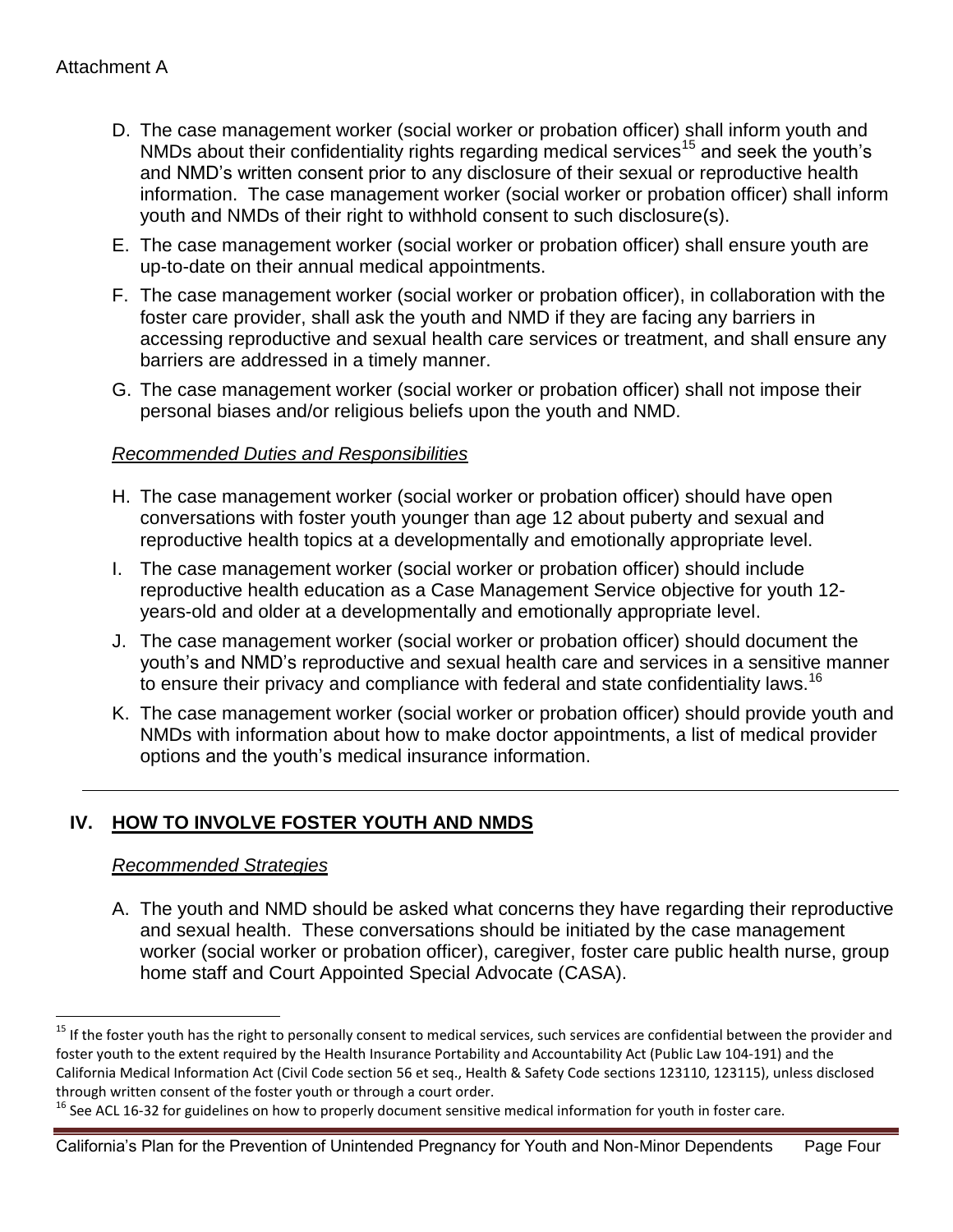- B. The youth and NMD should be asked if they prefer to discuss sensitive reproductive and sexual health issues with a particular trusted adult (e.g. a social worker, CASA, caregiver, counselor, health coach, mentor, or health care provider).
- C. The youth and NMD should be involved in and asked to provide written consent prior to any disclosure of information about their reproductive and sexual health.
- D. The youth and NMD should be encouraged to follow medical guidelines and the advice of health care professionals as it relates to their reproductive and sexual health care.
- E. The youth and NMD should receive guidance from a trusted adult or foster care public health nurse about the importance of making healthy sexual health choices and associated risks and consequences.
- F. The youth and NMD should receive assistance from a trusted adult about creating a safety plan recognizing that alcohol and other drug use can be a potential factor leading to having unprotected sex.
- G. The youth should be provided with information about the right to leave school, without notice or permission from a parent or caregiver, to attend a confidential medical appointment.

# **V. SELECTING AND PROVIDING APPROPRIATE MATERIALS TO EDUCATE YOUTH AND NMDS IN FAMILY LIFE EDUCATION**

### *Required Strategies*

A. County agencies shall provide youth and NMDs with educational materials regarding the prevention of unplanned pregnancy and STI's that are medically accurate, age and developmentally appropriate, trauma-informed, strengths-based, and whenever possible, evidenced-based.

### *Recommended Strategies* **(Note: See attached Online Resource Page)**

- B. County agencies should provide youth and NMDs with information about accessing community resources including local health clinics that offer free reproductive health care services and crisis hotlines.
- C. County agencies should provide youth and NMDs with credible on-line resources related to reproductive and sexual health, preventing unplanned pregnancies and STI's.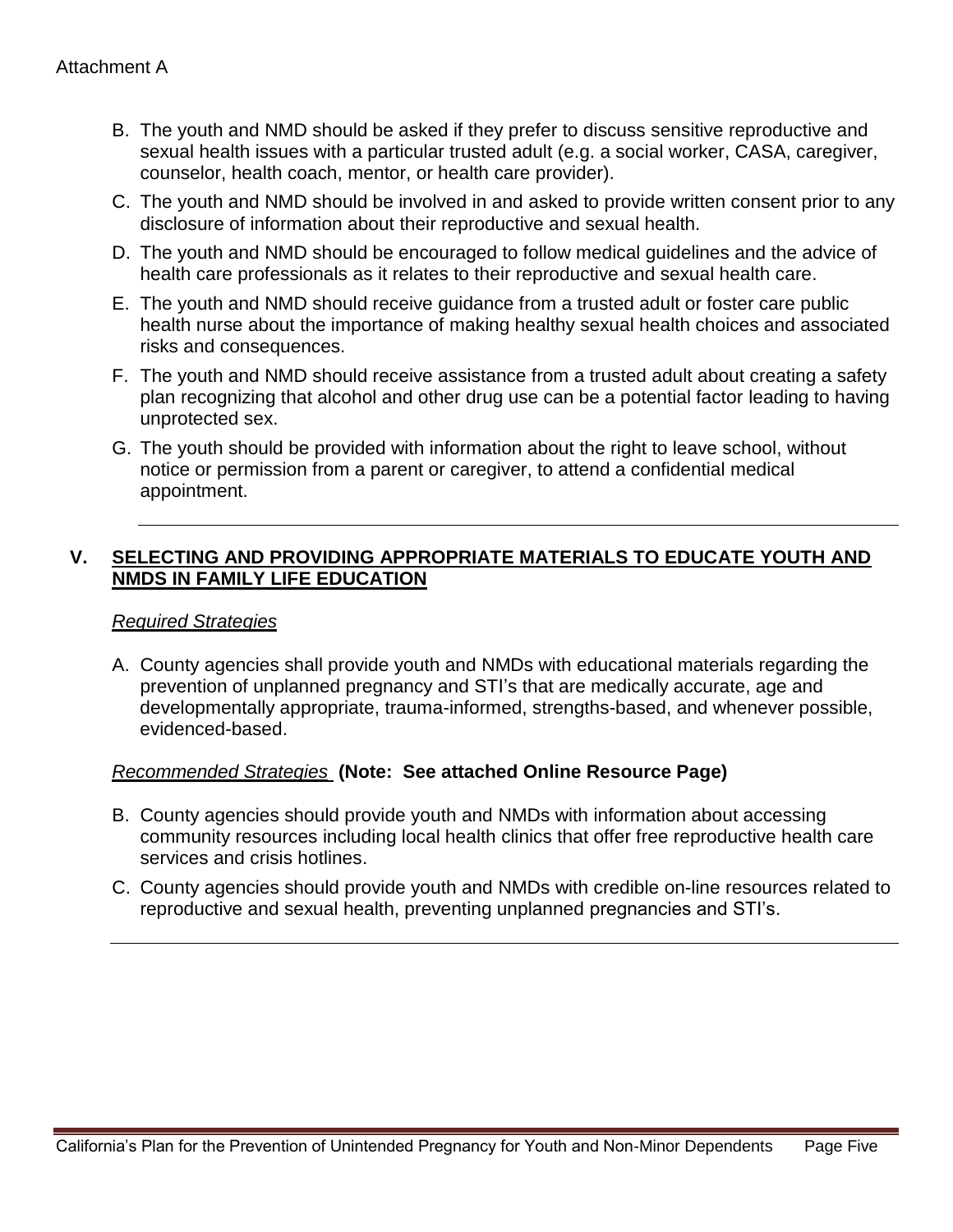# **VI. TRAINING OF FOSTER CARE AND GROUP HOME PROVIDERS AND, WHEN NECESSARY, COUNTY CASE MANAGERS IN ADOLESCENT PREGNANCY PREVENTION**

#### *Providers Should Receive Education and Training on the Following Topics:*

- A. *How to engage and talk with youth and NMDs in an age and developmentally appropriate way about their reproductive and sexual health*. Topics should include healthy sexual development, sex, abstinence, pregnancy and STI prevention, contraceptive use and the risks involved, abortion, LGBTQ + wellness, SOGIE, counseling regarding pregnancy options and developing healthy relationships.
- B. *Defining the caregiver's role when talking to youth and NMDs about sensitive reproductive and sexual health issues*. Topics should include confidentiality, caregiver's biases and beliefs, and the importance of collaboration between biological parents and caregivers and understanding respective roles.
- C. *Overview of foster youth rights and reasonable and prudent parent standards.*
- D. *The CSEC awareness and how to recognize sexually exploited youth and intervention resources.*
- E. *Related trainings in reproductive and sexual health offered within the caregiver's county.*

### *Case Management Workers (County Social Worker or Probation Officer) Should Receive Training on the Following Topics:*

- A. *How to engage and talk with youth and NMDs in an age and developmentally appropriate manner about their reproductive and sexual health.* Topics should include healthy sexual development, sex, abstinence, pregnancy and STI prevention, contraceptive use and the risks involved, abortion, LGBTQ+ wellness, SOGIE, counseling regarding pregnancy options, and developing healthy relationships.
- B. *Birth control awareness and the associated risks and benefits.* Topics should include important issues such as weight gain and mood fluctuations.
- C. *Laws regarding a foster youth's right to consent to reproductive and sexual health treatment and services, and a foster youth's right to confidentiality regarding access to such treatment and services.*
- D. *The CSEC awareness and local resources for CSEC survivors.*
- E. *Trainings offered through the Regional Training Academies related to reproductive and sexual health.*
- F. *Related trainings in reproductive and sexual health offered within the case manager's (social worker or probation officer) particular county.*